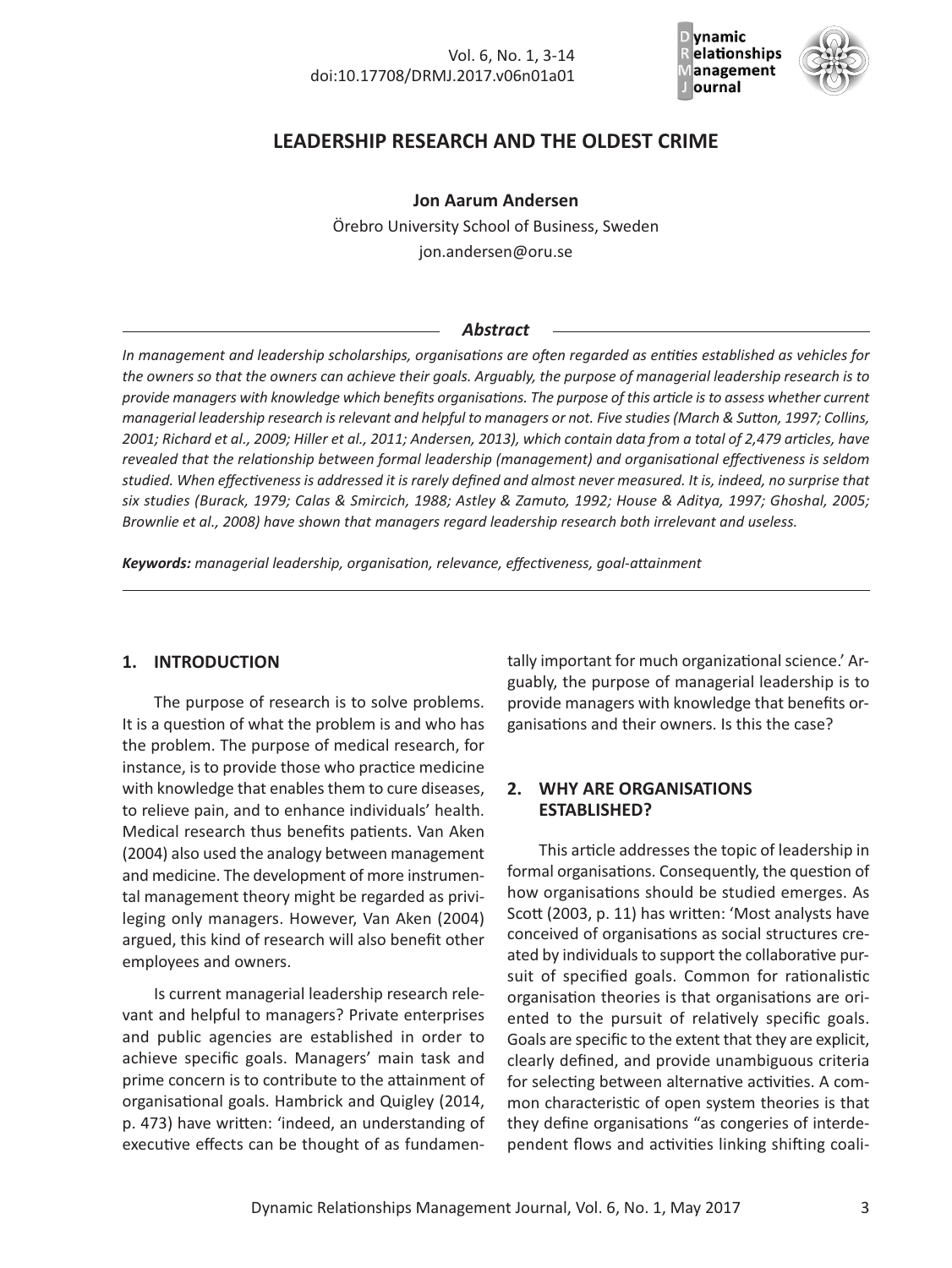tions of participants embedded in wider materialresource and institutional environments" (Scott 2003, p. 29). The issue of whether or not organisations can be studied with a focus on the goals for organised action constitutes the watershed between the rationalistic and system perspectives.

#### **3. RATIONALISTIC ORGANISATION THEORY**

Organisations are social phenomena. Rationalistic theory views the organisation as an instrument, that is, a rationally designed means for the realisation of explicit goals set by a particular group of people (Scott, 2003). In management and business administration, organisations are regarded as contrived entities that are established as vehicles for the owners and their goal-attainment. One of the universal characteristics of organisations is the presence of a goal or purpose. A goal is a description of a future, a desired state. Some organisations are established where the owners are the prime beneficiary, namely, business enterprises (Blau & Scott, 1962). Goal-attainment is therefore the central issue and the basic definition of effectivenessin management theory.

The firm  $-$  as one type of organisation  $-$  is perceived clearly and undoubtedly as rationalistic in theories of business administration and management (Douma & Schreuder, 2002). The firm comprises one or more individuals who pursue the goal of generating dividends from the capital invested. This very goal motivates its establishment. The major difference between private companies and public agencies is the motive behind the establishment. A private organisation is in operation because some individuals (or other organisations) have decided to invest their funds into it. The enterprise is in operation as long as the owners wish it to continue and the market allows it. In contrast, a public organisation is in operation because a political decision has been made to establish it. The public agency remains in operation until a decision is made to cease its operations.

Rationalistic theory highlights the relationship between the owners and managers. Shareholders need to delegate control to a few directors and managers who can run the company on their behalf (Letza et al., 2004). The main goal of the organisation is not an issue for the managers. For the manager the goal is imperative, an order. As Maghroori and Rolland (1997, p. 80) have written on managers: 'They [the managers] do not exist for their own sake. They are to serve the organization's goal and mission and they remain at all times subservient to it.'

#### **4. OPEN SYSTEM THEORY**

Open system theory emerged as a reaction to and is an argument against rationalistic theory. This perspective is based on the seminal work of Katz and Kahn (1978). They rejected the idea of studying organisations on the basis of goals. It is imperative to note that Katz and Kahn (1978) did not address the issue of ownership. Organisations are dependent on other organisations and groups in order to acquire input and to find outlets for their products and services. Katz and Kahn (1978) have named other organisations 'constituent groups' or 'constituencies'. However, the concept of constituency is not well defined. Theoretically, all constituent groups are equally important (Katz & Kahn, 1978; Pesueux & Damak-Ayadi, 2005).

System theory does not regard the organisation primarily as an instrument for the realisation of the owners' goals. Katz and Kahn (1978, p. 244f) regarded survival as the sovereign criterion of effectiveness while goal-attainment is not a criterion at all. Rather, the organisation is perceived as a structure that responds to and adjusts itself to a multitude of demands from various constituents (stakeholders) and tries to maintain balance by reconciling these demands. Katz and Kahn (1978) have, however, regarded organisational goals as abstractions or generalisations of future activities and behaviours in organisations on a general level. System theory uses the notion of constituents to explain how goals emerge. Goals are formulated through a complex process involving different and possibly competing expectations from the constituents.

Rationalistic organisation theory regards the goal as an independent variable and as the primary controlling factor in the organisation's activities. In contrast, open system theory does not see goals as controlling the organisation's activities. Goals are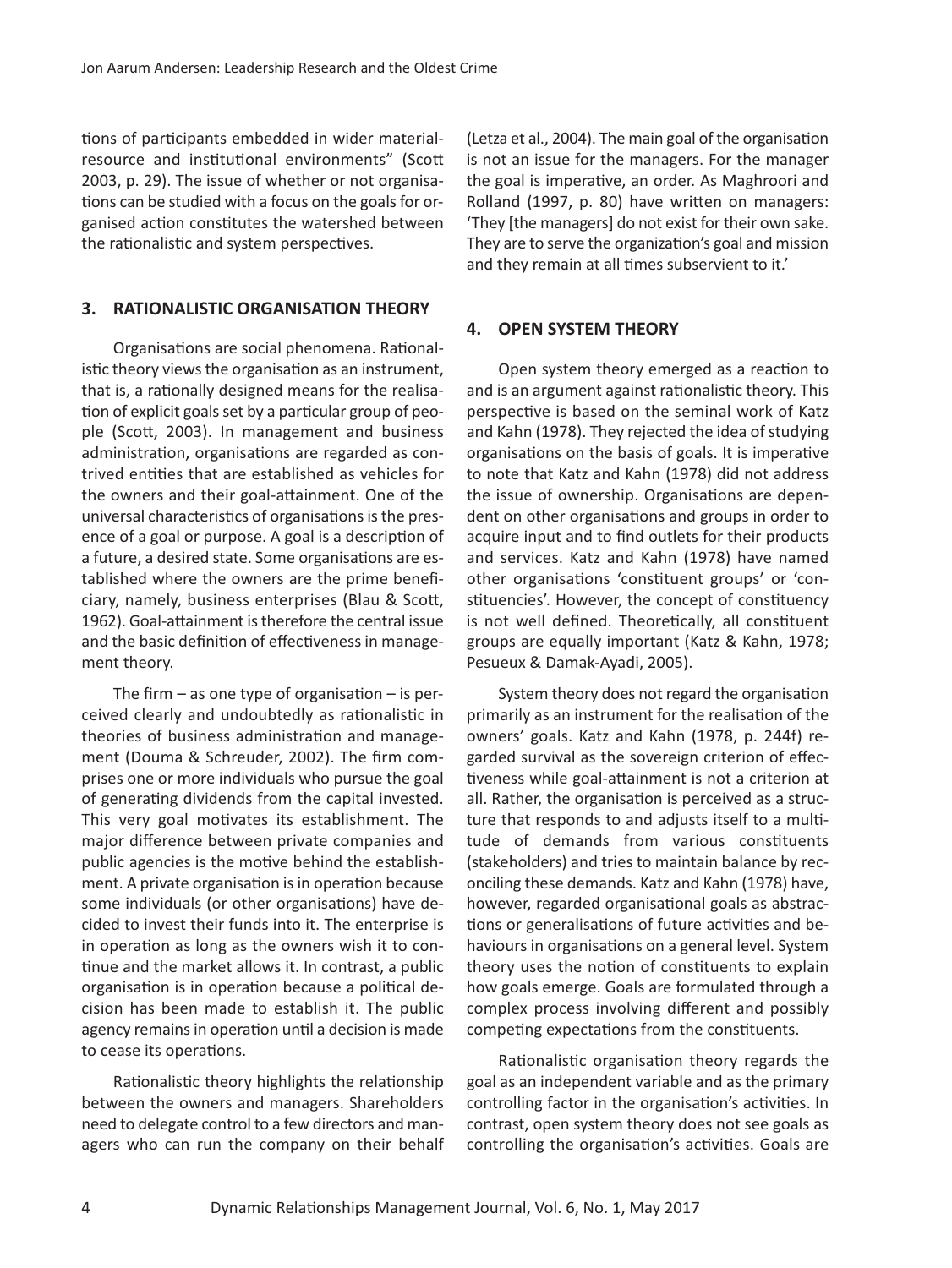conceived as a dependent variable, a product of the activities that take place in the organisation. Or to put it differently, according to rationalistic theory, the goal comes first and then the organisation is established. In system theory it is the other way round. Since all organisations have goals a question arises: whose goals are they? Rationalistic organisation theory is crystal clear on this matter: the goals for the organisation are the owners'. According to system theory the answer is, however, less clear. Rationalistic organisation theory focuses on owners, executives, and organisational goals. Most literature on organisation theory is, however, based on open system theory, which marginalises the importance of goals and owners.

## **5. ON GOALS AND GOAL-ATTAINMENT**

Now, who decides the organisational goals? Is it the owners, the managers or the stakeholders? In the final analysis, the critical question is not who influences the organisational goals but who decides them. It is the owners (principals) of the organisation who have goals for the organisation they own. Official goals do not simply emerge. The founders (owners, principals) must state the main goals when the firm isto be registered with the authorities. The main goal of a specific business enterprise is a description of a permanent state in the future with a specific degree of profitability and risk desired by the owners based on their investment time horizon.

The company act confers to the owners (shareholders) the sovereign right to decide the overriding goals and to appoint the executive officer. Only owners have the right to change the business's objectives (Sternberg, 1997). Official goals do not simply emerge. The argument is, once again, that organisations are structural arrangements which are established in order to achieve specific goals. Therefore, in order to understand organisations, we need to understand their goals.

The main issue is if or to what degree the organisation achieves its goal. Consequently, goal-attainment becomes the core issue for the owners, the managers, and the other employees, as well as for researchers of organisations. Based on this premise of relevance, the question addressed here isto what degree current leadership researchers are engaged in solving problems relating to how leadership impacts organisational effectiveness. To put it differently, in what ways do present-day leadership researchers help business managers to enhance goal-attainment of their companies?

## **6. MANAGERIAL LEADERSHIP VS. POLITICAL LEADERSHIP**

For theoretical development and empirical research it is imperative to distinguish managerial leadership from political leadership. Sayer (1992, p. 91) has posed the following questions: 'What does the existence of this object (in its present form) presupposes? Can it exist on its own as such? A key question could be: What cannot be removed without making the object cease to exist in its present form?' Now, if the study object is managerial leadership, we may ask what properties must exist for it to exist and to be what it is. What makes it possible? The argument here is that leader, subordinates, and tasks are the necessary properties for managerial leadership to exist and to be what it is. A formal leader (manager) is a person who is responsible both for the subordinates and for the results. In management and organisation theory the functions of leadership are tied to an organisation or a group. Managerial leadership pertains to formal organisations based on the goals of the owners. Managers lead business enterprises or public agencies and they have subordinates.

The core of managerial leadership is that managers are hired to contribute to the attainment of organisational goals, which can only be achieved by having subordinates performing tasks that lead to productivity and effectiveness. The goals of organisations are not a problem for managers. This is why they hold executive positions.

Managerial leadership and political leadership is not the same study object. Burns(1978) identified two types of leadership (transformative and transactional) on the basis of a qualitative analysis of the biographies of political leaders. Transformational leadership theory is a theory of political leadership defined by the properties of leader and followers but not by tasks. It is imperative to recognise that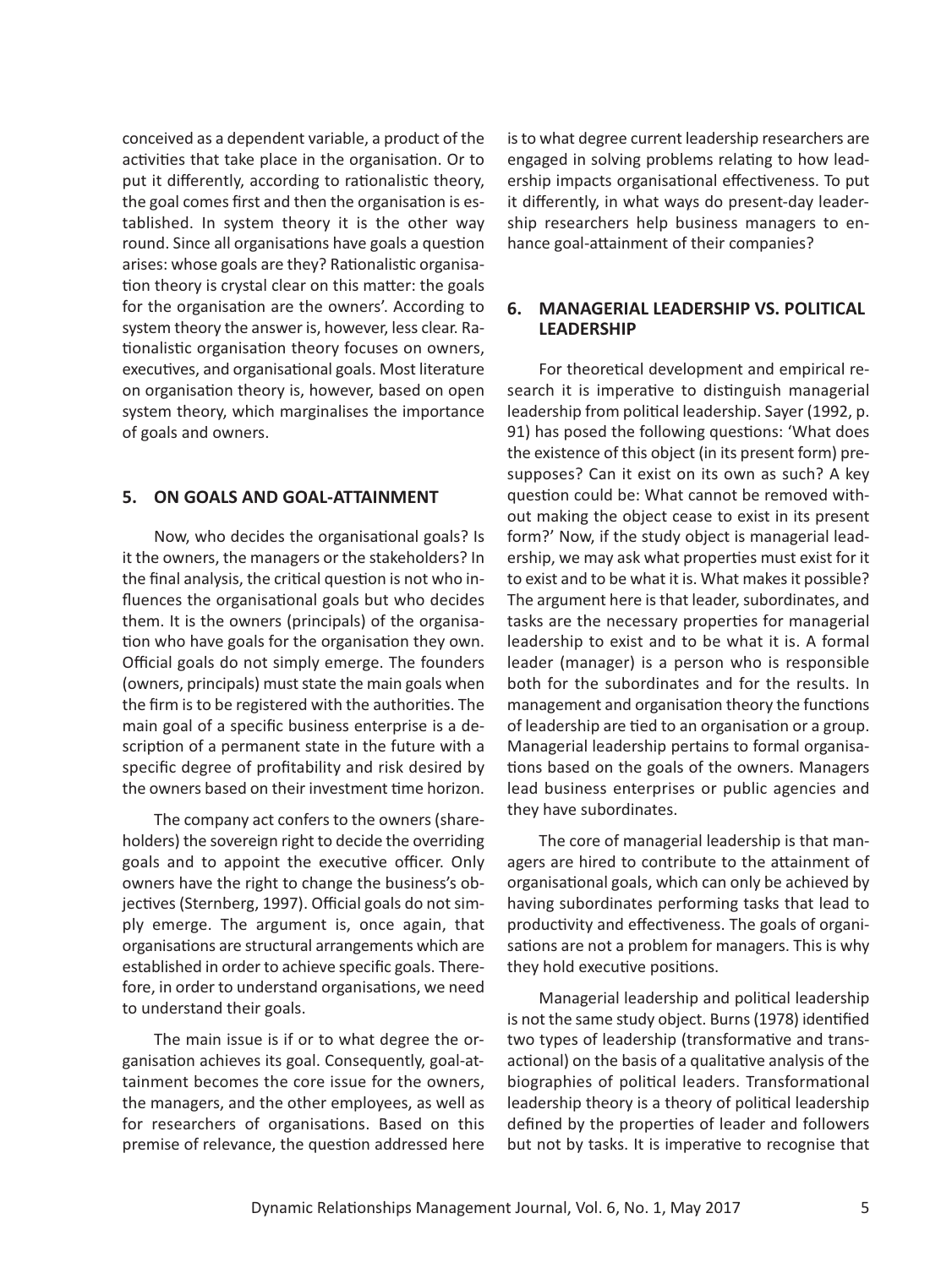Burns' (1978) focus was on leadership at the level of societies and movements. Political leaders lead political, religious, and humanitarian movements. Political and religious leaders have followers (e.g., supporters, members, participants). The goal is the goal of the leader or a common goal. The followers are not given specific tasks to do. Thus political leadership is pinpointed. To conflate managerial leadership with political leadership creates problems especially when it is argued that scholarship on political leadership is relevant and useful for managerial leadership (Pawar, 2003; Khanin, 2007).

It is imperative to note that the majority of empirical studies on leadership contain data from formal leaders, that is, managers in private and public organisations. Thus leadership theory is strongly linked to management and may even been seen and a part of management scholarship. Blake and Mouton (1985, p. 198) have noted that, 'Processes of leadership are involved in achieving results with and through others.' They have, indeed, pinpointed what may be seen as the dilemma of managerial leadership. The formal leader (i.e., manager) is responsible for results in accordance with organisational goals, but the manager can only achieve this through the efforts of subordinates and the actions of other people. This is why Nelson (1993) strongly argued that it is imperative for managers to link rewards and reward system to subordinates' behaviour that leads to the attainment of organisational goals. Managers cannot achieve the goals of the organisation by their own efforts alone. If that were possible, there would be need neither for an organisation nor for a leader.

## **7. THE CRITERION OF RELEVANCE**

Several scholars have expressed concern about why organisational research is not more widely used. The academic debate on the relationships between rigorous research and relevance to management practitioners have been taking place since the 1960s. A large part of the literature addressing the academic-practitioner gap focuses on the alleged rigor of academic research in contrast to the perceived need for relevance on the part of practitioners. Van Aken (2004) argued that the relevance problem can be mitigated if research were to be complemented with prescription-driven research based on the paradigm of the 'design sciences'. Amabile et al. (2001) have argued that management research would be substantially strengthened by effective collaboration between researchers and practicing managers. Such collaboration may well become essential if research projects are to make any real difference in academics' understanding of or impact on management practice. Management research entails significant challenges at the interface between the world of the academic researcher and the world of the business practitioner. These challenges may best be met by academic-practitioner collaboration (ibid.). The primary interest of van Aken (2004) was to develop 'design knowledge', i.e. knowledge that can be used in designing solutions to problems in the field in question. Gulati (2007) also addressed the long-standing debate among management scholars concerning the rigor, or methodological soundness, of management research versus its relevance to managers. The author argued that 'tribes' were formed around rigor and relevance, sequestering themselves into closed loops of scholarship and dismissing the work of outsiders. A normative, seven step model of managerial research was proposed with recommendations for bridging the artificial rigor-relevance divide through problem-oriented research grounded in theory (ibid.).

Daft and Lewin (2008) have, however, argued that academic rigor and practitioner relevance are almost mutually exclusive. Some scholars argue that it is impossible to bridge the gap as science and practice are two systems unable to communicate with each other, while others have suggested ways in which this is possible (Finchham & Clark, 2009). Kieser and Leiner (2011) have argued out that the gap between rigour and relevance in management research is widening. By applying scientific management knowledge in their problem solving efforts managers can find out about itsrelevance. From the perspective of Kieser and Leiner (2011) it is only practitioners who are in a position to authentically attribute relevance to knowledge.

Management scholars have expressed considerable dismay about the failure of academic research to penetrate the practitioner society according to Rynes et al. (2001) and Rynes (2007). Related to the question of relevance is the issue of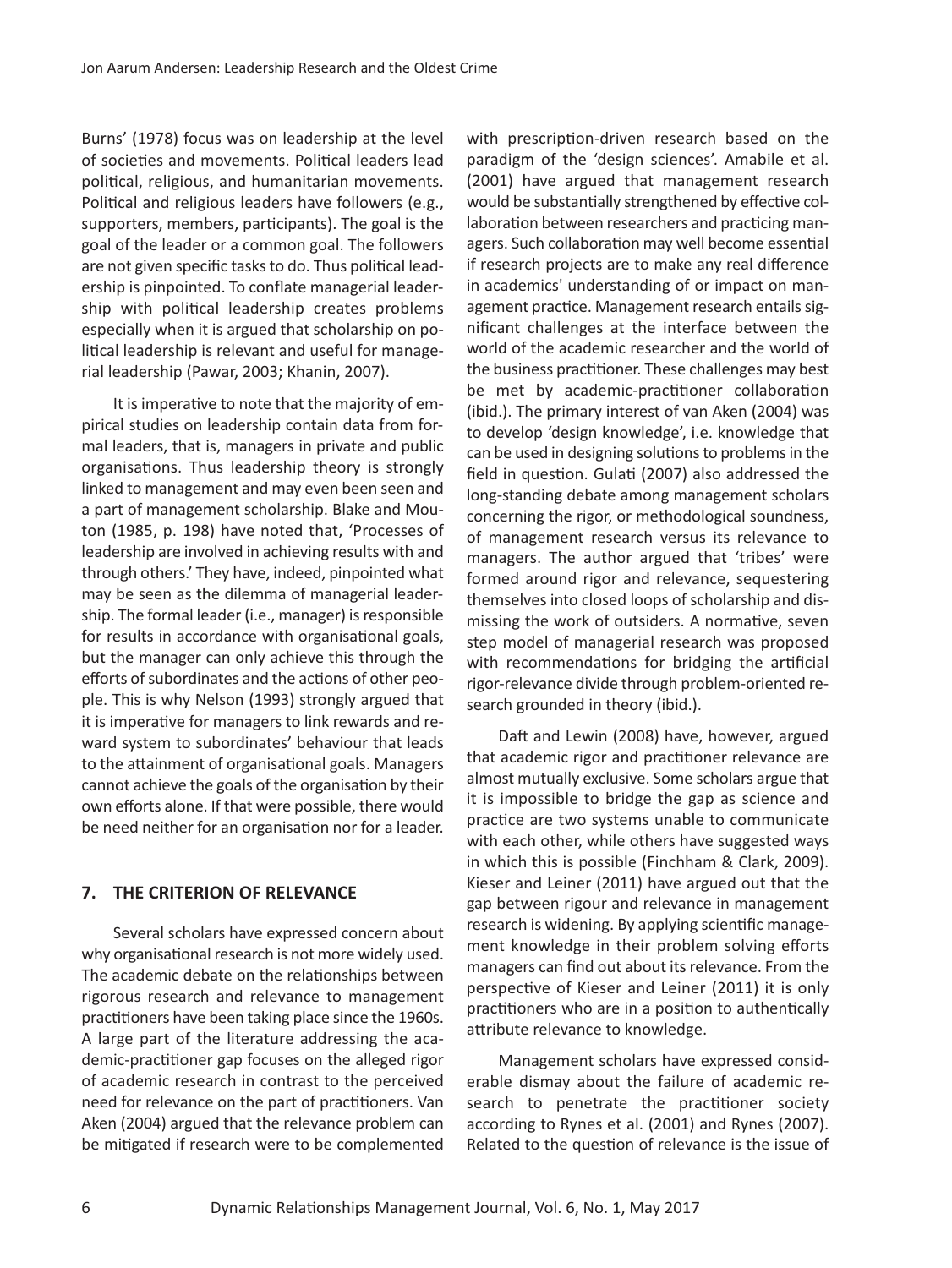rigor versus relevance in research, that is, the academic-practitioner gap (e.g., Bartunek & Rynes, 2014). Learnmonth et al. (2011) challenged the wisdoms about the importance of 'useful' management scholarship. They suggested that usefulness and uselessness were contingent on issues of temporality and power, and advocated caution in assigning terms such as useful and relevant. These terms were inherently problematic. Usefulness should be viewed more as ideology than as empirical statements. The authors concluded by a call for reflexivity about what it is we are doing when we do 'useful' research, along with a greater concern for the values for which business schools stand (ibid.). Thorpe et al. (2011), however, recognised the substantive contributions made within a management journal to conducting research relevant to management at the level of individual studies. They indicated a range of ways knowledge can be translated and modified, embedded and otherwise found useful. The authors proposed that, to maximise relevance, knowledge must be reconfigured in multiple contexts, of which management research provides but one (ibid.).

What do we find if we briefly address the question of relevance in the field of management control and accounting? When Kaplan and Johnson (1987) argued that relevance was lost in management control almost 30 years ago, it was due to the fact that the contemporary research had not taken into account the fundamental changes in the structure of manufacturing companies. Burns (2000) provides insight into the dynamics of accounting change, but does not deal with whether or to what degree management accounting is based on research. Scapens and Bromwich (2010) noted that management accounting had come a long way as an academic discipline since 2000. They asked what the implications of all this theory was for management accounting practice. The editors refer to Baldvinsdottir et al. (2010), who claimed that the interest of academic researchers in the practical aspects of management accounting has waned. Researchers have neglected the technical core of their discipline and its problems, especially issues with direct, practical relevance (ibid.). A review by Rashman et al. (2009) of the literature on organisational learning and knowledge with relevance to public service organisation

found an over-reliance on the private sector as the principal course of theoretical knowledge. The study of Pisani (2009) provides a comprehensive picture of the field of international management research. Some researchers have addressed the issue of relevance of project management research. Söderlund (2011), for instance, suggested that a better awareness of how to make use of the perspectives he identified would prepare researchers to frame more accurately the problems of contemporary projects.

This article addresses the question on relevance of leadership research in regard to relevance for what and relevance for whom. In managerial leadership research the concept of effectiveness is central. Goal-attainment is the core issue and the basic definition of effectivenessin management theory for private enterprises as well as for public agencies. Effectiveness(i.e., the dependent variable) and what causes effectiveness (i.e., the independent variables) must, however, be kept separate. In business administration profitability is seen as the major criterion of effectiveness for private enterprises. Profitability (i.e., return on investment, cash flow, and market-share change) is the most conventional measure of current business performance (Hambrick, 1983). The ultimate goal of a company is profitability (i.e., degree of return on assets) (Shetty, 1979; Nash, 1983; Walton & Dawson, 2001). For causal models in the field of management the 'bottom line' (or organisational effectiveness) is a much used result variable (e.g., March & Sutton, 1997). It is even assumed that relevant management research should always focus on overall organisational performance as dependent variable. March and Sutton (1997) have addressed the problems attached to effectiveness as the dependent variable. For the managers it is most relevant to know which factors that have a strong impact on goal attainment, and especially those factors which are applicable to the managers.

Leadership research, which does not deal with the question of organisational effectiveness, is thus irrelevant for those in managerial positions. As Jaques(1990: 5) has explained: 'The managerial role has three critical features. First, and most critical, every manager must be held accountable not only for the work of the subordinates but also for adding value to their work.' The supreme task of the formal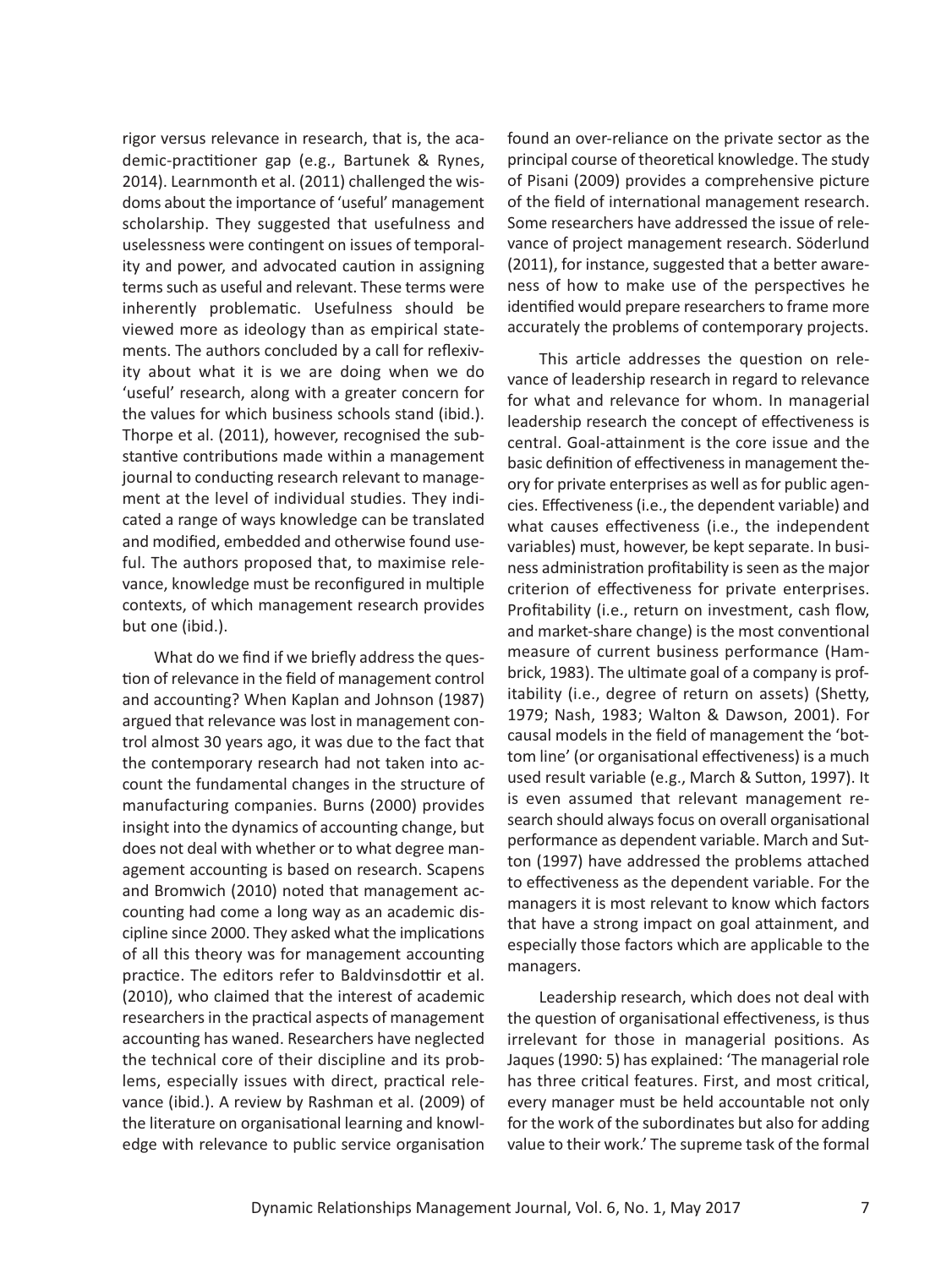leader (i.e., manager) is to contribute to organisational effectiveness. If current managerial leadership research neither directly nor indirectly addresses this problem then it is irrelevant and unhelpful to managers.

Indeed, managers themselves appear to perceive this inapplicability (Burack, 1979; Astley & Zamuto, 1992; House & Aditya, 1997; Ghoshal, 2005; Brownlie et al., 2008). Burack (1979) has noted that managers have regarded leadership research as uselessto anyone in leadership positions and that much leadership research isleaderless. Calas and Smircich (1988) have also observed that the leadership literature seemed irrelevant to practitioners, and that researchers did not feel like they are getting anywhere. Nobody seemed to be happy.

### **8. METHODOLOGY AND LEADERSHIP**

It appears that for some time leadership researchers have been more concerned with epistemological than with leadership issues. A number of leadership researchers became strongly influenced by the epistemological questions raised in social sciences in general. Some called for the importance of discourse, some for constructionism and re-constructionism, some others for social constructions of reality. The work by Callas and Smircich (1988) contains much of these influences as well as their arguments in favour of discursive practices as well as symbolic representations. They argued for direct participation, anthropological methods, and interpretations. Scientific discourse, narrative discourse, and the 'linguistic turn' became important. Callas and Smircich (1988, p. 212) asked: 'What kind of world will we make?' It would perhaps be more relevant to ask: 'What kind of understanding of the world (of leadership) can we obtain?' Leadership research has increasingly become method-driven due to researchers' fascination of specific approaches and methods. Consequently, some researchers begin their studies with a chosen method and then look for a problem to address.

Alternatively, research may start with the identification of a problem and the study object linked to that particular problem. Thus, the nature of the object under study is the 'fixed point' from where to begin regarding the choice of methods – it is the nature of the object that determines the possibilities we have for gaining knowledge about it (Danermark et al., 2002). Danermark et al. (2002, p. 41) have written: 'All knowledge is conceptually mediated and it is thus impossible to make neutral observations of "facts" about reality.' Observations are always theory-laden, but observations do not decide what reality is like. Again, reality exists independently of our knowledge about it. Our abstractions should primarily aim at determining these necessary and constitutive properties in different objects, thus determining the nature of the study object. In this context the term 'nature' refers to the type of an object, be it naturally or socially produced, to that which at a certain moment determines what a certain object is. The abstractions must show what it is in the object that makes it what it is and not something else (ibid.).

Once again, it is the nature of the object of study that determines the method. Consequently, there is no one best method in organisation and leadership research. This is critical because leadership research deals with many different objects of study like (1) leaders' personality, (2) leadership behaviour, (3) leaders' attitudes and values, (4) leadership skills, (5) leaders' activities, (6) leadership roles, (7) managerial work, (8) managerial functions, (9) processes of leadership, (10) leaders' perception and construction of their reality, (11) leadership situations/contexts, and (12) leadership effectiveness. There may be more than one method that captures the nature of the study object. However, it cannot be taken for granted that triangulation, that is, the use of two (or more) methods, is warranted.

Alvesson and Sveningsson (2003) have argued that more inductive, longitudinal and narrative work is needed to comprehend the phenomenon of leadership better. Alvesson and Sveningsson (2003) attack leadership research because it is based on 'forcing' respondents to respond to questionnaire statements. Interviews are the preferred method, they argue. This is simply incorrect: there is no one best method. Again, the nature of the object under study decides the choice of method.

If the purpose is to develop social-science explanations, it is not enough just to collect and repeat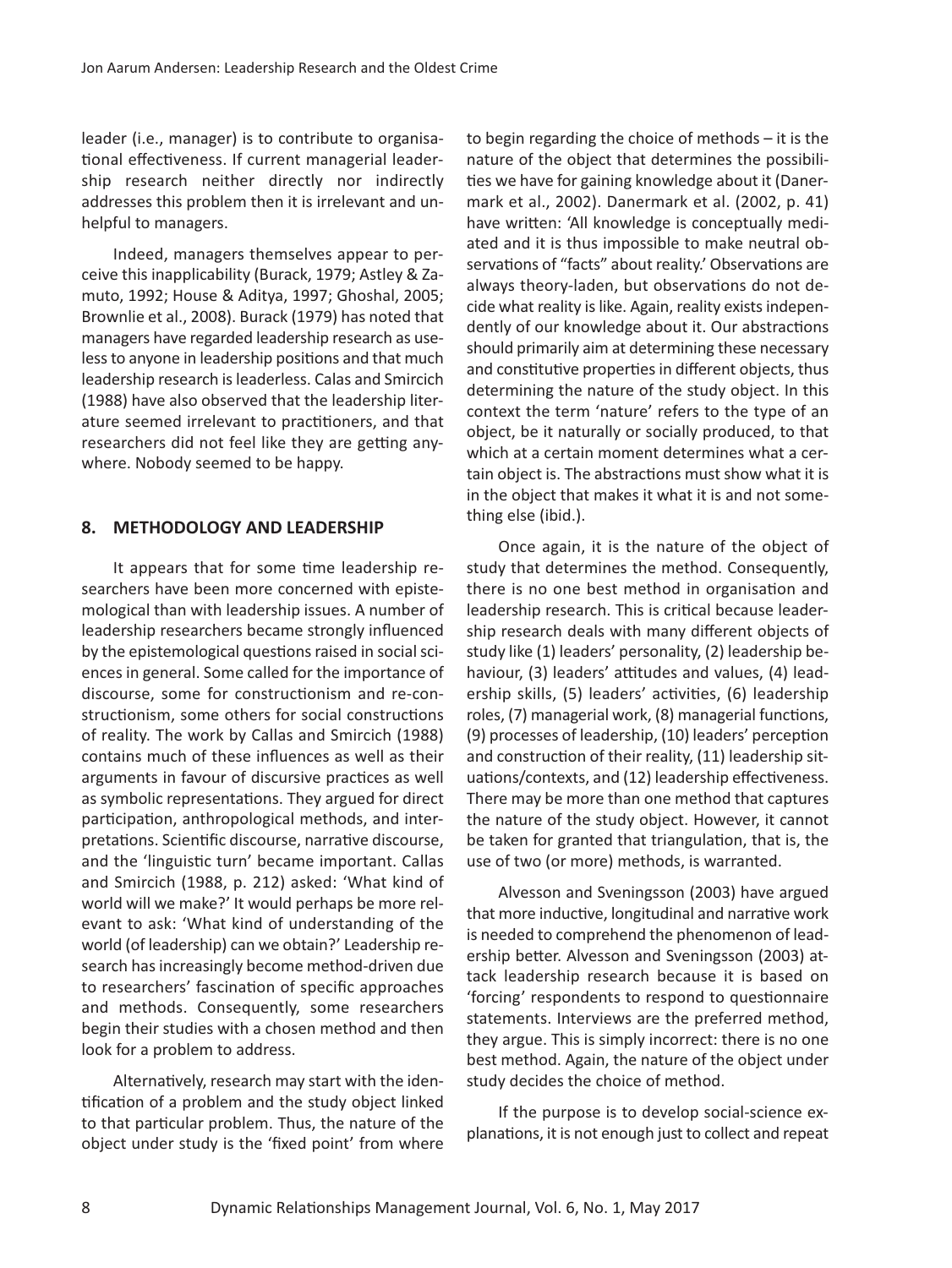the interpretations and explanations that people themselves have of various social phenomena. Alvesson and Sveningsson (2003) have studied the meaning managers ascribe to leadership or construct their leadership, while Holmberg and Tyrstrup (2010) have explored the way in which managers perceive and describe the characteristics of their everyday leadership. Similarly, Kempster and Parry (2011) have examined how managers believed that they have learnt how to lead. Again, if the interpretations and explanations of others were the real explanation, there would be no need for social science (Danermark et al., 2002).

Alvesson and Sandberg (2013) argue that management researchers have lost sight of what is the goal and ultimate purpose of management studies, namely, to produce original knowledge that matters to organisations and society. What knowledge matters to organisations and managers? What kind of scholarly work is relevant and helpful to managers?

Leadership is totally independent of what researchers at any time think about it. Those who adhere to critical realism perceive social objects as relational. Social objects are not simply independent, for they are objects arising out of the relationship they form with other objects. It is a crucial realisation that the objects of social science are relational – they are what they are by virtue of the relations they enter with other objects (Danermark et al., 2002). This is the core of managerial leadership as it is related to individuals (i.e., managers and subordinates), tasks, and organisations.

Tushman et al. (2007) address the 'relevancerigor gap' in organisation and leadership studies. If management is to be a profession, rigorous leadership theories can only be useful to managers if they grapple with the complexity of contemporary organisations (Uhl-Bien et al., 2007). Is the meaning that some managers ascribe to leadership and construct their leadership or the way in which some managers perceive and describe the characteristics of their everyday leadership useful for other managers to know?

Böhmel et al. (2012) have argued that application of objectivist methodological assumptions and overreliance on mathematical analysis can cause researchers to oversimplify reality. Rigorously derived theories and recommendations may be produced

that lack practitioner relevance. By reflecting on lessons learned over years of practical experience with a robust mixed-methods approach specifically designed to bridge the academia-practitioner gap, the authors encouraged leadership researchers to adopt a more balanced portfolio of research methods that will simultaneously achieve research rigor and generate insightful practitioner-relevant theory.

## **9. RESEARCHERS' PERSPECTIVE VS. INVESTORS' PERSPECTIVE**

A basis of divergence among those who study organisations is the theoretical perspective employed by the researchers. Again, whether or not organisations can be studied by a focus on the goals for organised action constitutes the watershed between the two perspectives. Rationalistic theory regards the goal as an independent variable and as a prime controlling factor in the organisation's activities. System theory does not see goals as controlling the organisation's activities.

It is imperative to distinguish between the perspectives on formal organisations that researchers have, on the one hand, and the perspectives that investors (owners of firms) have, on the other. Researchers' perspective on organisations may be that organisations do not have owners and goals or that goal-attainment is not a vital issue in the study of organisations and leadership.

Scholarship on corporate governance may cast some light on the issue at hand. Corporate governance is understood as the system by which companies are directed and controlled (Cadbury, 2000). Additionally, corporate governance can be conceptualised as a set of processes, customs, policies, laws, and institutions affecting the way a corporation is directed, administered or controlled (Mostovicz et al., 2011). Letza et al. (2004) have noted that through stock markets, share ownership has become dispersed and fragmented and shareholders are more like investors than owners. All the same, this observation does not change the fact that shareholders have the right to appoint directors of the board and thus to take part in major decisions regarding goals and strategies or can refrain from doing so. Letza et al. (2004) and Freeman (1984)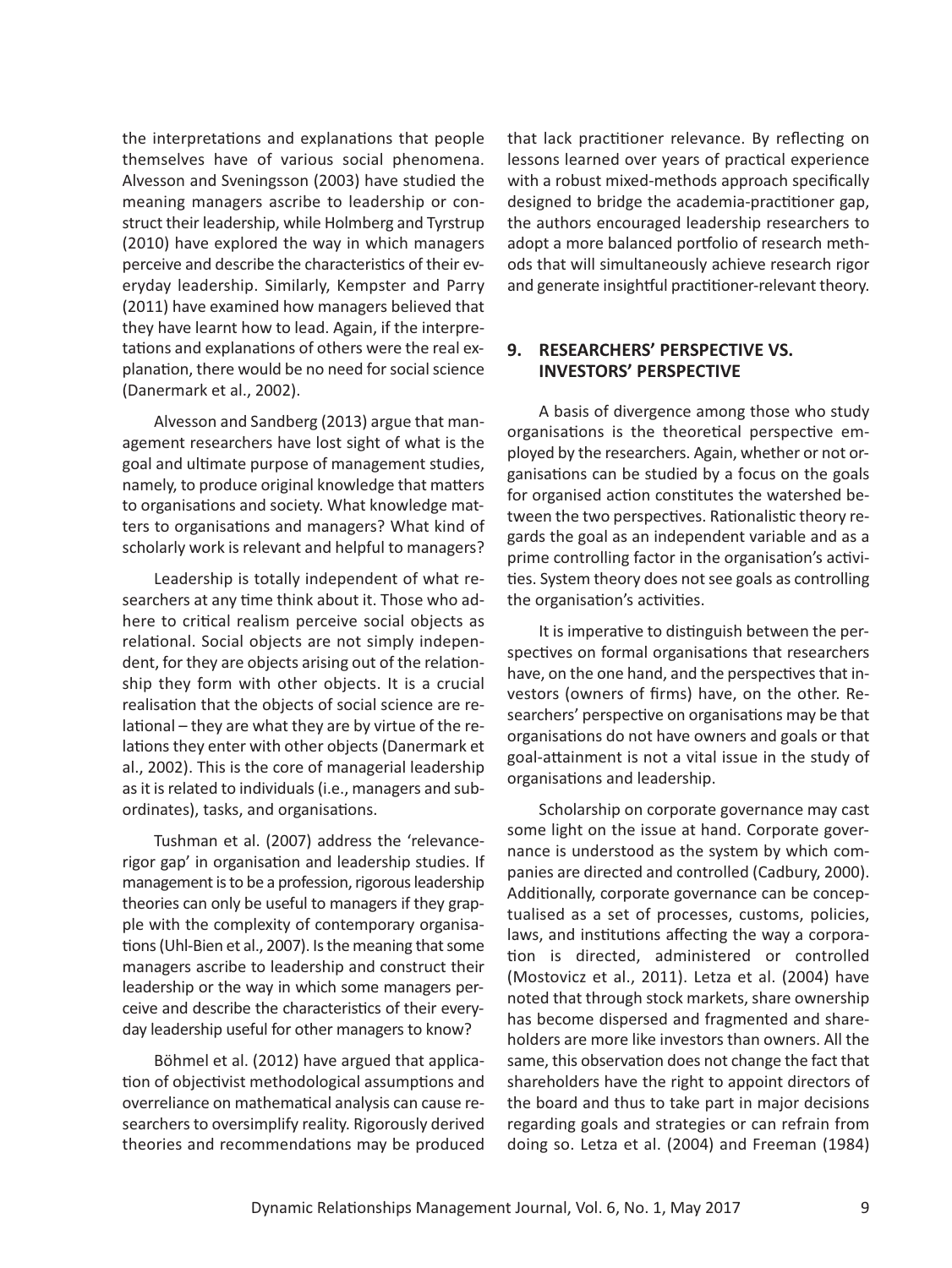have stated that owners not only want returns; they also want control. Owner control exists because an owner can expend resources in the form of voting power, voting for directors, voting to support management, or even 'voting' to sell their shares (ibid.). If we regard shareholders as investors, then we only imply that they have decided to be passive owners.

Micro-economic theory says that firms strive for maximum profit. In practice, the degree of profitability set as the goal of the firm depends on the investment horizon and the risk propensity of the owners. Not all shareholders hold similar investment horizons as some are 'transient' and some are 'dedicated' (Mostovicz et al., 2011). Any change in the structure of ownership may change the degree of profitability set as the goal of the firm. The perspective of shareholders and investors in general is that their goal is a certain degree of profit and an increase of the value of their assets. The corporation has legitimate obligations and the managers have a fiduciary duty to act in the interests of shareholders (Mayson et al., 1994). The profit margin set by the owners of the firm is the goal set for the managers to achieve. Whatever perspectives the researchers adopt, the owner's perspective remains the same.

# **10. IS MANAGERIAL LEADERSHIP RESEARCH RELEVANT?**

Hambrick and Quigley (2014: 475) remind us the following: 'The academic field of management resides, in great part, on the premise that managers vary in their effectiveness in ways that have consequences for their organisations - that management matters.' What do management and leadership researchers study? Do they investigate the relationship between managerial leadership and organisational outcomes? March and Sutton (1997) have reported that 20 percent of the 439 empirical articles that they assessed dealt with performance, while Collins (2001) has reported that 'organizational performance' appeared in 19 percent of 54 studies. Additionally, Richard et al. (2009) have found that 'organizational performance' appeared in 17 percent of 722 articles. Hiller et al. (2011) have reported the occurrence of leadership effectiveness in seven percent of 1,161 articles. Hiller et al. (2011) have categorised profitability as tangible outcomes. The survey does not specify the number of studies which have applied return on assets and return on invested capital (profitability) as the criteria variables. Profitability is the major definition of organisational effectiveness for business enterprises. None of these four studies addressed the question on relevance. And none of them investigated the occurrence of organisational effectivenessin particular nor did they report whether or not the term has been defined or measured.

The study by Andersen (2013) narrowed down the four previous studies, that is, from a search for broad concepts to the occurrence of the specific concept of organisational effectivenessin leadership journals. Articles that include the term 'effectiveness' in the abstract or in the running text, or both, was scrutinised in order to assess whether the term had been defined and effectiveness measured or not. On the basis of this premise of relevance, a survey of 105 research articles written by 282 researchers and published in two international leadership journals in year 2011 revealed that the term 'effectiveness' occurred about one time for every thousand words. It was seldom defined and never measured (ibid.) If managers' prime concern is to contribute to organisational effectiveness, then it is no surprise that several scholars have found that managers regard leadership research to be irrelevant and useless.

## **11. REGAINING RELEVANCE**

In business administration and management the firm is perceived according to the rationalistic theory (Douma & Schreuder, 2002). The firm comprisesindividuals who pursue the goal of generating dividends from the capital invested. This very goal motivates its establishment and a goal statement is required for the firm to operate according to the company act. When researchers apply the open system theory, the idea of studying organisations on the basis of goals is rejected. Thus, the basis for organisational studies is formally incorrect.

However, researchers' perspective on organisations may be that organisations do not have owners and goals or that goal-attainment is not a central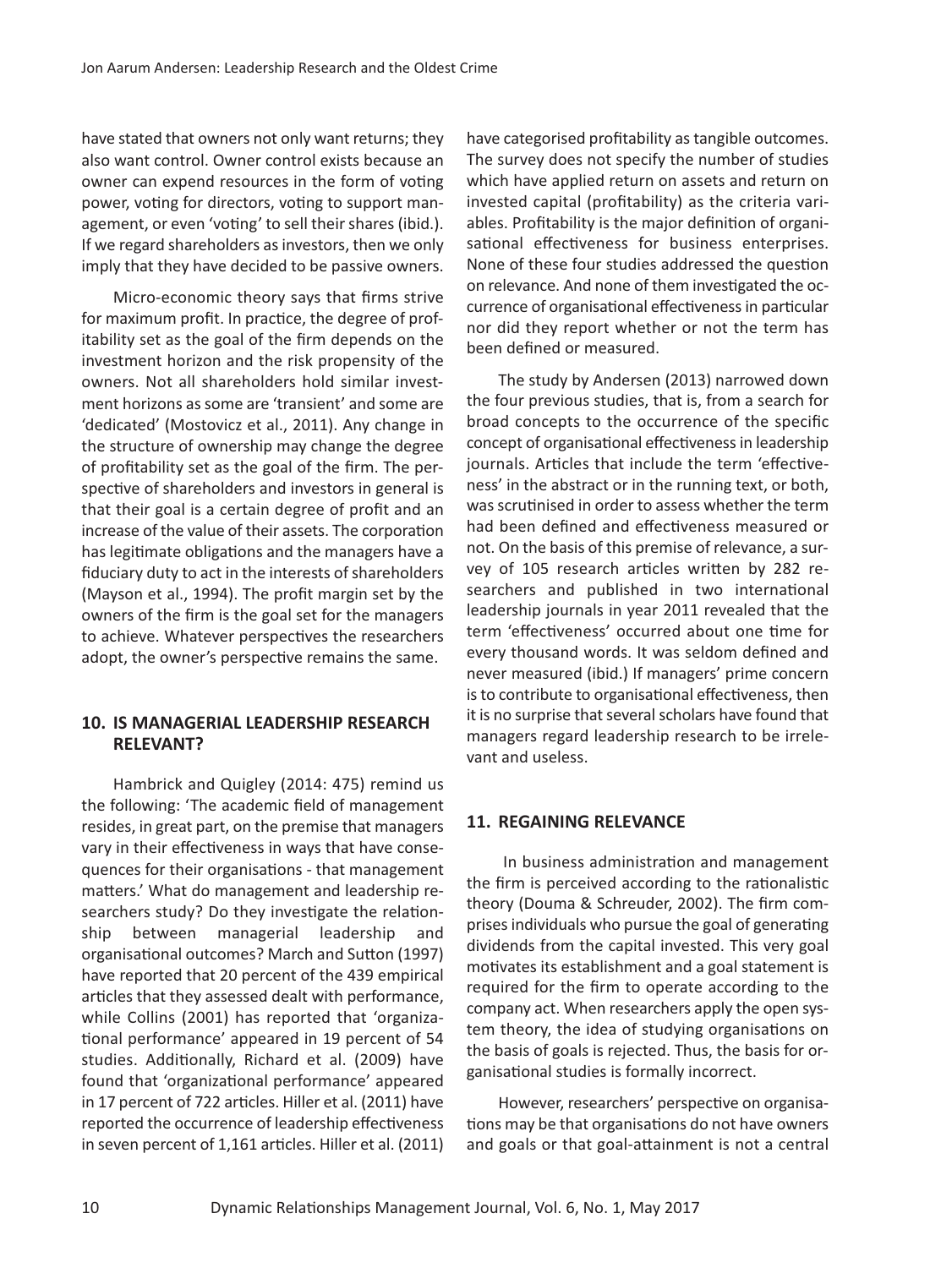issue in the study of organisations and leadership. Consequently, organisational goal attainment (effectiveness) is an irrelevant concept and not worth scientific endeavour. Organisational, management and leadership studies based on the rationalistic organisation theory imply that the main goal of the organisation is imperative.

The formal leaders (i.e., managers) are hired to be executives; that is, their main task is to contribute to the attainment of the goals as decided by the owners. The purpose of the organisation is the reason for management. If managers do not achieve the goals, the owners will (eventually) fire them. If the managers do not accept the goals, they may resign.

Ladkin (2010) has suggested that we should study leadership through the lens of philosophy, because philosophy teaches us how to live with uncertainty. To live with uncertainty is possible by asking questions. To conduct leadership research is, according to Ladkin, to ask questions. After more than 100 years of leadership research it may be timely to ask for answers. Arguably, the ultimate question in managerial leadership isthis: how can managers act in order to enhance organisational goal-attainment.

Managerial leadership research would be relevant if researchers were more explicit on which problem they address and specify who has the problem. In other words, the relevance for the organisation and thus for the manager, must be made explicit. What managers need to know is how to act and behave in order to enhance organisational effectiveness. In order to achieve this, the relationship between leadership behaviour and organisational effectiveness needs to be the focus. What is the nature of the object of study of organisational effectiveness? If it is defined as the degree of goal-attainment it is an objective study object. Consequently, it is imperative that the research is based on methods that measure organisational effectiveness objectively. In that way, and maybe only in that way, can managerial leadership research become relevant and useful to managers and thus for the organisations in which the managers are appointed to enhance organisational goal-attainment.

The five studies referred to above, which comprised 2,479 articles, reveal that leadership research is irrelevant and useless to managers. However, six other studies also referred to have shown that managers themselves perceive leadership research unhelpful. They do not know why leadership research is irrelevant and useless to them. What managers probably do know is this: "betrayal is the oldest crime."

#### **EXTENDED SUMMARY / IZVLEČEK**

V raziskovanju managementa in vodenja so organizacije pogosto opredeljene kot 'vozila' lastnikov za doseganje ciljev. Tako naj bi bil namen raziskovanja zagotavljati managementu znanje, ki bi koristilo organizacijam. Pričujoči članek se osredotoča na vprašanje, ali je sodobno raziskovanje s področja managementa dejansko relevantno za managerje ali ne, ter ali jim pomaga pri njihovem delu. Kerse dotika vodenja v formalnih združbah se poraja vprašanje, kako na pravi način raziskovati organizacije v njih. Izziv tega, ali je organizacije moč raziskovati z osredotočenostjo na cilje z namenom organiziranja dejavnosti, je pravzaprav na meji med racionalističnimi teorijami in teorijami odprtih sistemov. Racionalistična teorija se osredotoča na lastnike, managerje in cilje organizacije. Večina literature s področja organizacije pa temelji na teoriji odprtih sistemov, ki govori o tem, da je najprej opredeljena organizacija, šele zatem pa cilji.

Članek se osredotoča na pomembnost raziskovanja vodenja v smislu tega,zaradi česa in za koga je raziskovanje vodenja relevantno. V preučevanju vodenja v okvirih širšega področja managementa so ključni koncepti učinkovitosti in doseganja ciljev, ki predstavljajo ključne kriterije uspešnosti. Raziskovanje vodenja, ki se ne ubada s temi vprašanji, je torej nerelevantno za praktike na managerskih pozicijah, saj jim ne pomaga pri izboljšanju njihove učinkovitosti. Kritični pregled petih preglednih študij (March & Sutton, 1997; Collins, 2001; Richard et al., 2009; Hiller et al., 2011; Andersen, 2013),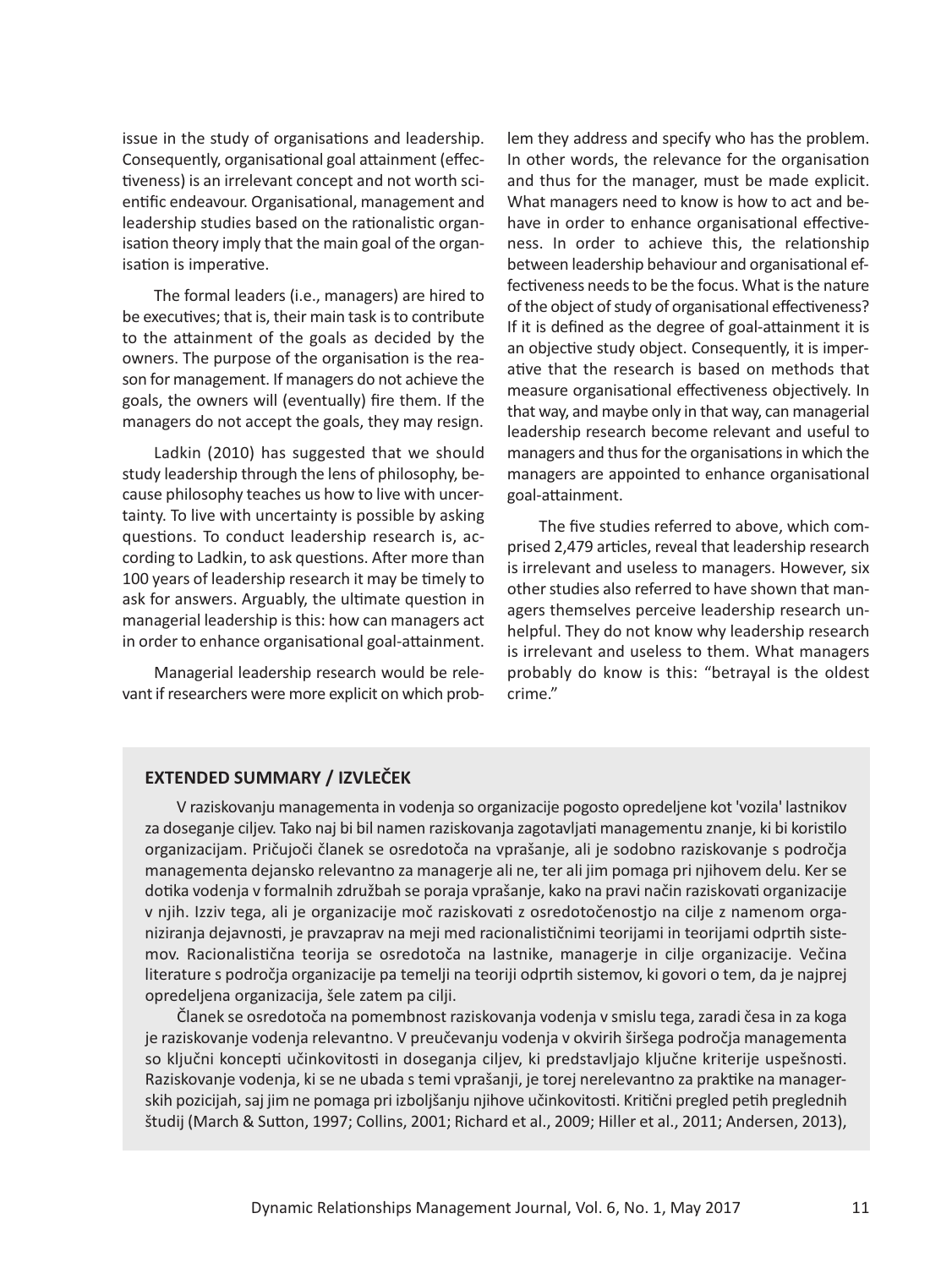ki vključujejo podatke za skupno 2.479 člankov, je razkril, da je dejansko razmerje med formalnim vodenjem v okviru managementa in uspešnostjo združb le redko predmet preučevanja. Kadar se članki osredotočajo na to povezavo, je uspešnost le redko pravilno definirana in skoraj nikoli izmerjena. Tako ni presenečenje, da je šest študij (Burack, 1979; Calas & Smircich, 1988; Astley & Zamuto, 1992; House & Aditya, 1997; Ghoshal, 2005; Brownlie et al., 2008) pokazalo, da managerji dejansko razumejo oziroma zaznavajo raziskovalno področje vodenja kot nepomembno za njihovo prakso. Ne vejo pa,zakaj je temu tako. Česar pa se verjetno managerjizavedajo je, da "je izdaja najstarejšizločin".

#### **REFERENCES**

- Alvesson, M., & Sveningsson, S. (2003). The great disappearing act: difficulties in doing 'leadership.' *The Leadership Quarterly, 14(3),* 359-381.
- Alvesson, M., & Sandberg, J. (2013). Has management studies lost its way? Ideas for more imaginative and innovative research. *Journal of Management Studies, 50(1),* 128-152.
- Amabile, T. M., Patterson, C., Mueller, J., Wojcik, T., Odomirok, P. W., Marsh, M. & Kramer, S. J. (2001). Academic-practitioner collaboration in management research: A case of cross-profession collaboration. *Academy of Management Journal, 44(2),* 418-431.
- Andersen, J. A. (2013). Leadership research: Where irrelevance prevails. *Dynamic Relationships Management Journal, 2(2),* 3-14.
- Astley, W. G., & Zamuto, R. F. (1992). Organization science, managers, and language games. *Organization Science, 3(4),* 443-460.
- Baldvinsdottir, G., Mitchell, F., & Nörreklit, H. (2010). Issues in the relationship between theory and practice in management accounting. *Management Accounting Research, 21(2),* 79-82.
- Bartunek, J. M., & Rynes, S. L. (2014). Academics and practitioners are alike and unlike: The paradoxes of academic-practitioner relationships. *Journal of Management, 20(10),* 1181-1201.
- Blake, R. R., & Mouton, J. S. (1985). *The managerial grid III.* Gulf Publishing, Houston.
- Blau, P. M., & Scott, W. R. (1962). *Formal organizations.* Chandler, San Francisco, CA.
- Brownlie, D., Hewer, P., Wagner, B., & Svensson, G. (2008). Management theory and practice: Bridging the gap through multidisciplinary lenses. *European Business Review, 20(6),* 461-470.
- Burack, E. (1979). Leadership findings and applications: the viewpoints of four from the real world - David Campbell, Joseph L. Moses, Paul J. Patinka, & Blanchard B. Smith. In Hunt, J., & Larsson, L. (Eds), *Crosscurrents in leadership:* 25-46. Southern Illinois University Press, Carbondale, IL.

Burns, J. M. (1978). *Leadership*. Harper & Row, New York.

- Burns, J. (2000). The dynamics of accounting change. Inter-play between new practices, routines, institutions, power and politics. *Accounting, Auditing & Accountability Journal, 13(5)*, 566-596.
- Böhme, T., Childerhouse, P., Deakins, E., & Towill, D. (2012). A method for reconciling subjectivist and objectivist assumptions in management research. *Journal of Leadership & Organizational Studies, 19(3)*, 369-377.
- Cadbury, A. (2000). The corporate governance agenda. *Corporate Governance, 8(1)*, 7-17.
- Calas, M. B., & Smircich, L. (1988). Reading leadership as a form of cultural analysis. In Hunt, J. B., Baliga, B. R., Dachler, H. P., & Schriesheim, C.A. (Eds), *Emerging leadership vistas:* 201-226. Lexington Books, Lexington.
- Collins, D. B. (2001). Organizational performance: The future focus of leadership development programs. *Journal of Leadership & Organizational Studies, 7(4)*, 43-54.
- Daft, R. L., & Lewin, A. Y. (2008). Rigor and relevance in organizational studies: Idea migration and academic journal evolution. *Organization Science, 19(1)*, 177- 183.
- Danermark, B., Ekström, M., Jakobsen, L., & Karlsson, J. C. (2002). *Explaining Society. Critical realism in the social sciences*. Routledge, London.
- Douma, S., & Schreuder, H. (2002). *Economic approaches to organizations*. Prentice Hall, Harrow.
- Finchham, R., & Clark, T. (2009). Introduction: Can we bridge the rigour-relevance gap? *Journal of Management Studies, 46(3)*, 510-515.
- Freeman, R. E. (1984). *Strategic management. A stakeholder approach*. Pitman, Boston.
- Ghoshal, S. (2005). Bad management theories are destroying good management practice. *Academy of Management Learning & Education, 4(1)*, 75-91.
- Gulati, R. (2007). Tent poles, tribalism, and boundary spanning: The rigor-relevance debate in management research. *Academy of Management Journal, 50(4)*, 775-782.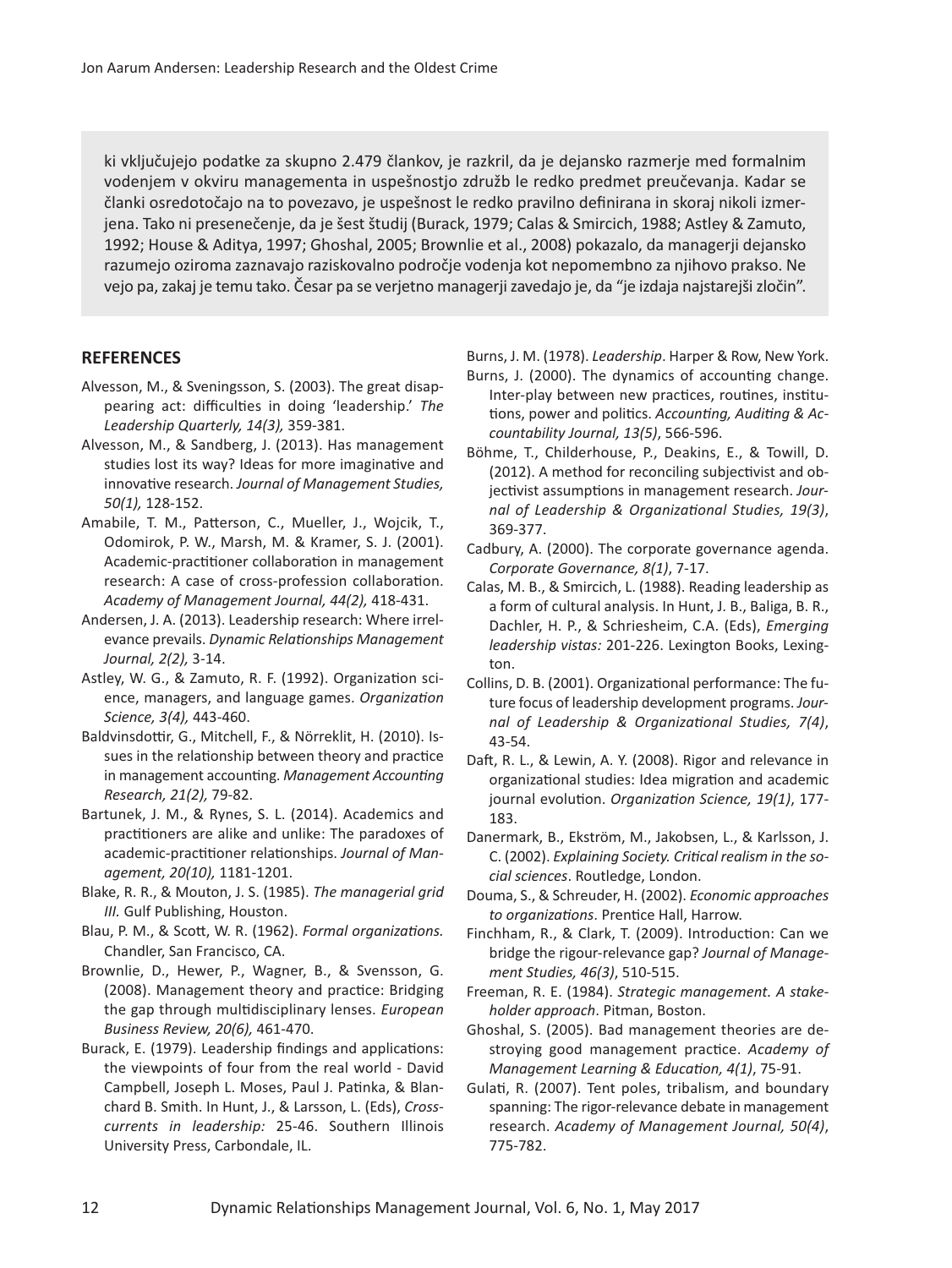- Hambrick, D. C. (1983). Some tests of the effectiveness and functional attributes of Miles and Snow's strategic types. *Academy of Management Journal, 26(1),* 5-26.
- Hambrick, D. C., & Quigley, T. J. (2014). Toward more accurate contextualization of the CEO effect on firm performance. *Strategic Management Journal, 35(4)*, 473-491.
- Hiller, N. J., DeChurch, L. A., Murase, T., & Doty, D. (2011). Searching for outcomes of leadership: A 25-year review. *Journal of Management, 37(4)*, 1137-1177.
- Holmberg, I, & Tyrstrup, M. (2010). Well then What now? An everyday approach to managerial leadership. *Leadership, 6(4)*, 353-372.
- House, R. J., & Aditya, R. M. (1997). The social scientific study of leadership: Quo vadis? *Journal of Management, 23(3),* 409-473.
- Jaques, E. (1990). In Praise of hierarchy. *Harvard Business Review, 68(1),* 127-133.
- Kaplan, R. S., & Johnson, T. H. (1987). *Relevance lost: The rise and fall of Management Accounting.* Harvard Business School Press, Boston.
- Katz, D., & Kahn, R. L. (1978). *The social psychology of organizations.* Wiley, New York.
- Kempster, S., & Parry, K. W. (2011). Grounded theory and leadership research: A critical realist perspective. *The Leadership Quarterly, 22(1)*, 106–120.
- Kieser, A., & Leiner, L. (2011). On the social construction of relevance: A rejoinder. *Journal of Management Studies, 48(4)*, 891-898.
- Khanin, D. (2007). Contrasting Burns and Bass. Does the transformational paradigm live up to Burn's philosophy of transforming leadership? *Journal of Leadership Studies, 1(3),* 7-25.
- Ladkin, D. (2010). *Rethinking leadership.* A new look at old leadership questions. Edward Elgar, Cheltenham.
- Learnmonth, M., Lockett, A., & Dowd, K. (2011). Promoting scholarship that matters: The uselessness of useful research and the usefulness of useless research. *British Journal of Management, 23(1)*, 35–44.
- Letza, S., Sun. X., & Kirkbride, J. (2004). Shareholding versus stakeholding: A critical review of corporate governance. *Corporate Governance, 12(3)*, 242-262.
- Lilien, G. L. (2011). Bridging the academic-practitioner divide in marketing decision models. *Journal of Marketing, 75(4)*, 196-210.
- Lilien, G. L., & Rangaswamy, A. (2004). *Marketing engineering: Computer-assisted marketing analysis and planning.* Trafford Publishing, Bloomington, IN.
- Maghroori, R., & Rolland, E. (1997). Strategic leadership: The art of balancing organizational mission with policy, procedures, and external environment. *Journal of Leadership & Organizational Studies, 4(2)*, 62-81.
- March, J. G., & Sutton, R. I. (1997). Crossroads Organizational performance as a dependent variable. *Organization Science, 8(6)*, 698-706.
- Mayson, S. W., French, D., & Ryan, C. L. (1994). *Corporation law.* Blackstone Press, London.
- Moorman, D., Zaltman, G., & Deshpande, R. (1992). Relationship between providers and users of marketing research: The dynamics of trust within and between organizations. *Journal of Marketing Research, 29(3)*, 314-328.
- Mostovicz, E. I., Kakabadse, N. K., & Kakabadse, A. (2011). Corporate governance: quo vadis? *Corporate Governance, 11(5)*, 613-626.
- Nash, M. (1983). *Managing Organizational Performance.* Jossey-Bass, San Francisco, CA.
- Nelson, R. B. (1993). The leader's use of informal rewards and reward systems in obtaining organizational goal. *The Journal of Leadership Studies, 1(1),* 147-158.
- Pawar, B. S. (2003). Central conceptual issues in transformational leadership research. *Leadership & Organization Development Journal, 24(7),* 397-406.
- Pesueux, Y., & Damak-Ayadi, S. (2005). Stakeholder theory in perspective. *Corporate Governance, 5(2)*, 521.
- Pisani, N. (2009). International management research: Investigating it recent diffusion in top management journals. *Journal of Management, 35(2)*, 199-218.
- Rashman, L., Withers. E., & Hartley, J. (2009). Organizational learning and knowledge in public service organizations. A systematic review of literature. *International Journal of Management Review, 11(4)*, 463-494.
- Richard, P. J., Devinney, T. M., Yip, G. S., & Johnson, G. (2009). Measuring organizational performance: Towards methodological best practice. *Journal of Management, 35(3)*, 718-804.
- Rynes, S. L. (2007). Let's create a tipping point: What academics and practitioners can do, alone and together. *Academy of Management Journal, 50,* 1046-1054.
- Rynes, S. L., Bartunek, J. M., & Daft, R. L. (2001). Across the great divide: Knowledge creation and transfer between practitioners and academics. *Academy of Management Journal, 44,* 340-355.
- Sayer, A. (1992). *Method in social science: A realist approach.* Routledge, London.
- Scapens, R., & Bromwich, M. (2010). Editorial: Practice, theory and paradigms. *Management Accounting Research, 21(2),* 77-78.
- Scott, R. W. (2003). *Organizations. Rational, natural, and open systems.* NJ: Prentice-Hall, Upper Saddle River.
- Shetty, Y. K. (1979). New look at corporate goals. *California Management Review, 16(2)*, 71-79.
- Smircich, L., & Morgan, G. (1982). Leadership: The management of meaning. *Journal of Applied Behavioral Science, 18(2),* 2-73.